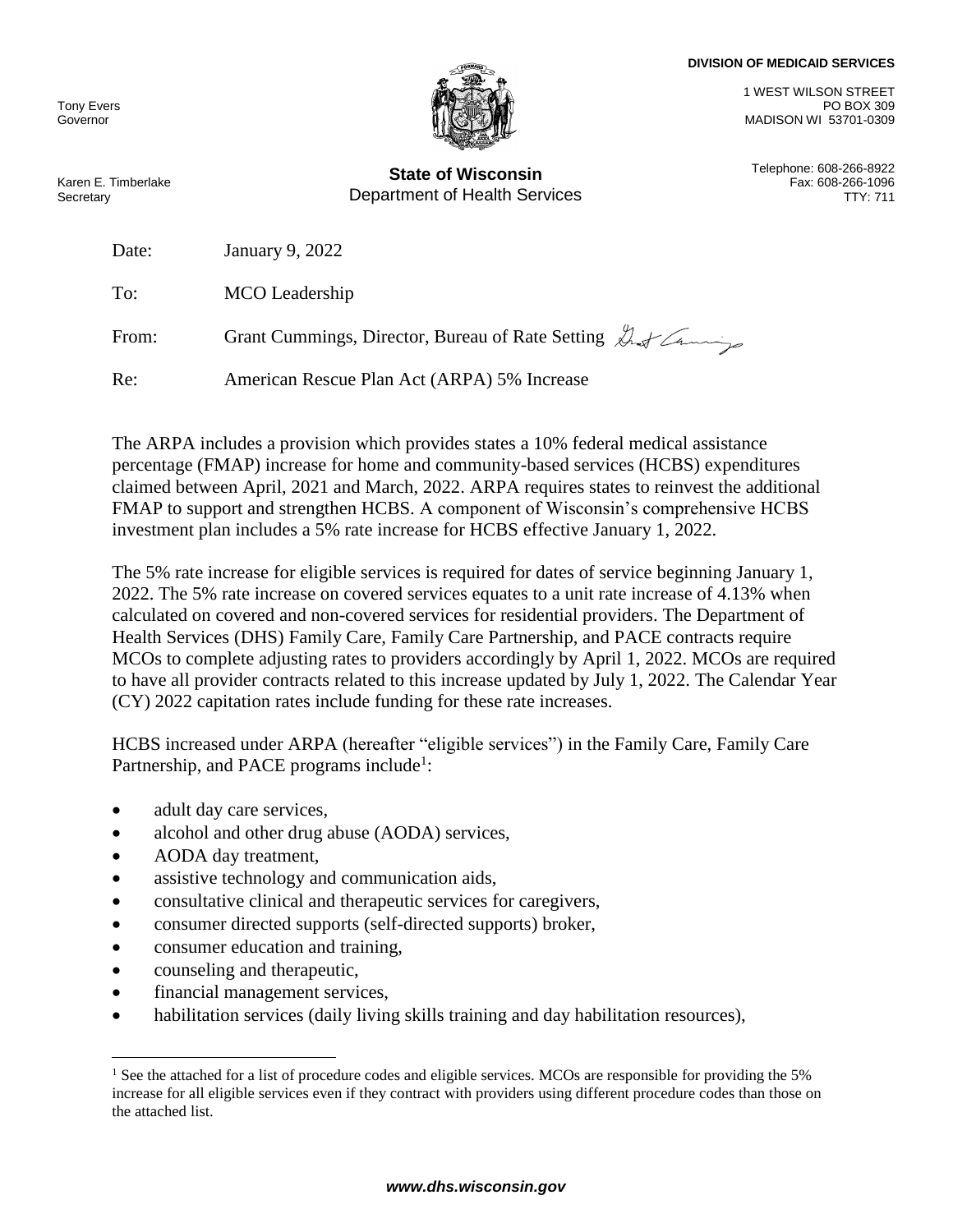American Rescue Plan Act (ARPA) 5% Increase Code List January 9, 2022 Page 2

- home delivered meals,
- home health services.
- housing counseling,
- mental health day treatment,
- mental health services,
- nursing provided in the home,
- occupational therapy provided in the home,
- personal care,
- physical therapy provided in the home,
- prevocational services,
- residential care,
- respiratory care,
- respite,
- self-directed personal care,
- skilled nursing services (RN/LPN),
- speech and language pathology services provided in the home,
- supported employment individual employment support,
- supported employment small group employment support,
- supportive home care (SHC),
- training services for unpaid caregivers,
- transportation as defined in Wis. Admin. Code DHS § 107.23, excluding ambulance,
- transportation (specialized transportation) community transportation,
- transportation (specialized transportation) other transportation, and
- vocational futures planning and support (VFPS).

Services not listed above are not eligible. Examples of ineligible services include but are not limited to retail services, nursing home services, the community support program, and common carrier transportation services.

## **Medicaid State Plan Services**

DHS will increase the Medicaid fee-for-service (FFS) maximum allowable fee schedule for eligible Medicaid state plan services by 5% effective for dates of service beginning January 1, 2022. MCOs must provide the rate increases for dates of service January 1, 2022 onward regardless of when DHS updates the FFS maximum allowable fee schedule for state plan services.

MCOs are required to provide the increases for all eligible services regardless of whether the MCO contracted at rates above or below the FFS maximum allowable fee schedule prior to January 1, 2022. MCOs with agreements to pay the FFS maximum allowable fee for a service or a percentage of the maximum allowable fee do not need to apply additional increases to meet the